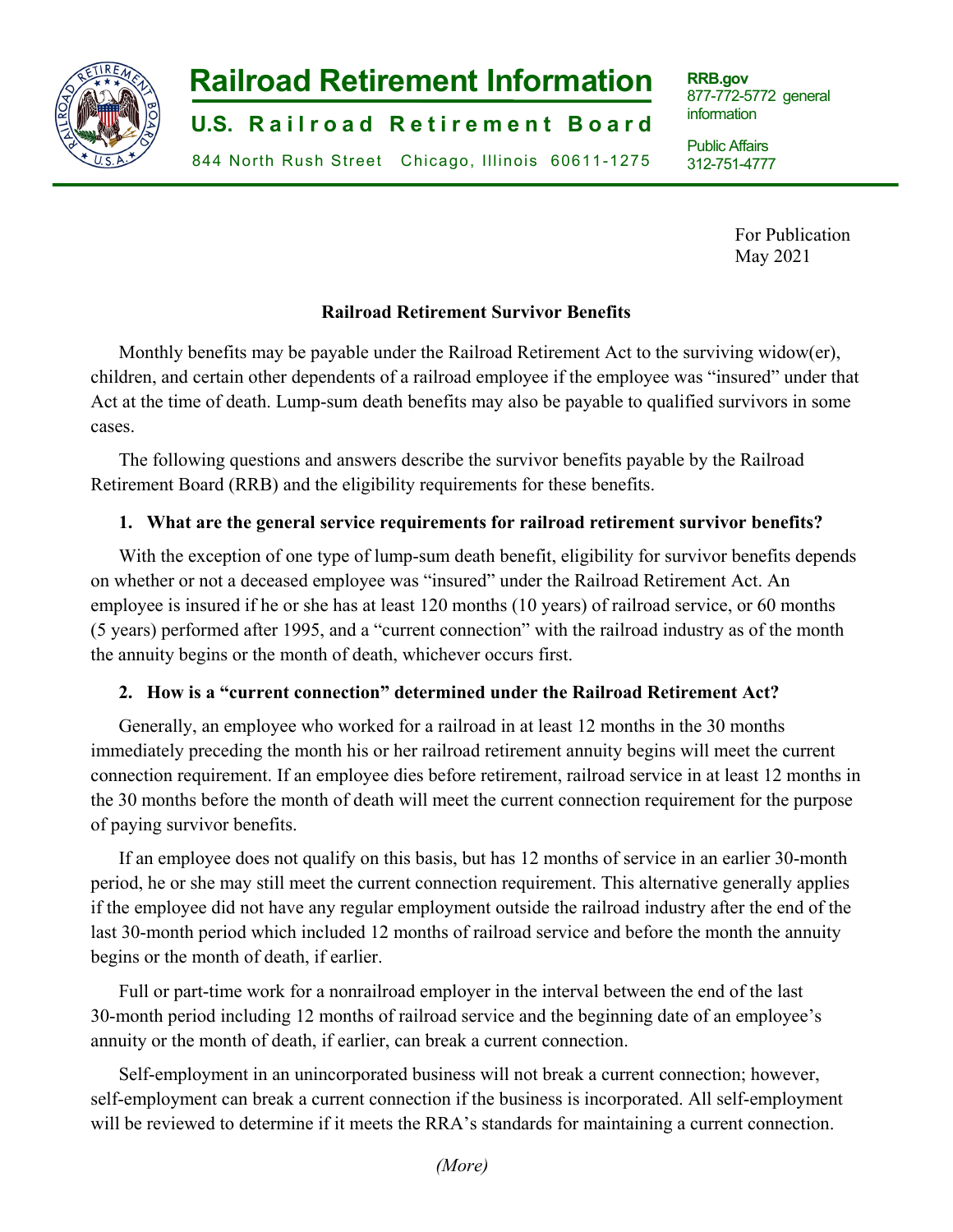Working for certain U.S. Government agencies -- Department of Transportation, National Transportation Safety Board, Surface Transportation Board, Transportation Security Administration, National Mediation Board, Railroad Retirement Board -- will not break a current connection. State employment with the Alaska Railroad, so long as that railroad remains an entity of the State of Alaska, will not break a current connection. Also, railroad service in Canada for a Canadian railroad will neither break nor preserve a current connection.

A current connection can also be maintained, for purposes of survivor annuities, if the employee completed 25 years of railroad service, was involuntarily terminated without fault from his or her last job in the rail industry, and did not thereafter decline an offer of employment in the same class or craft in the rail industry, regardless of the distance to the new position.

A current connection determination is made when an employee files for a railroad retirement annuity. If an employee dies before applying for an annuity, it is made when an applicant files for a survivor annuity. Once a current connection is established at the time the railroad retirement annuity begins, an employee never loses it no matter what kind of work is performed thereafter.

## **3. What if these service requirements are not met?**

If a deceased employee did not have an insured status, jurisdiction of any survivor benefits payable is transferred to the Social Security Administration and survivor benefits are paid by that agency instead of the RRB. Regardless of which agency has jurisdiction, the deceased employee's railroad retirement and social security credits will be combined for benefit computation purposes.

# **4. What are the age and other eligibility requirements for widow(er)s who haven't remarried?**

Widow(er)s' benefits are payable at age 60 or over. They are also payable at any age if the widow(er) is caring for an unmarried child of the deceased employee under age 18 or a disabled child of any age who became permanently disabled before age 22. Widow(er)s' benefits are also payable at ages 50-59 if the widow(er) is totally disabled and unable to work in any regular employment. The disability must have begun within 7 years after the employee's death or within 7 years after the termination of an annuity based on caring for a child of the deceased employee. In most cases, a 5-month waiting period is required after the onset of disability before disability payments can begin.

Generally, the widow(er) must have been married to the employee for at least 9 months prior to death, unless she or he was the natural or adoptive parent of their child, the employee's death was accidental or while on active duty in the U.S. Armed Forces, the widow(er) was potentially entitled to certain railroad retirement or social security benefits in the month before the month of marriage, or the marriage was postponed due to State restrictions on the employee's prior marriage and divorce due to mental incompetence or similar incapacity.

## **5. Can surviving divorced spouses and remarried widow(er)s also qualify for benefits?**

Survivor benefits may be payable to a surviving divorced spouse or remarried widow(er). Benefits are limited to the amount social security would pay (tier I only) and therefore are less than the amount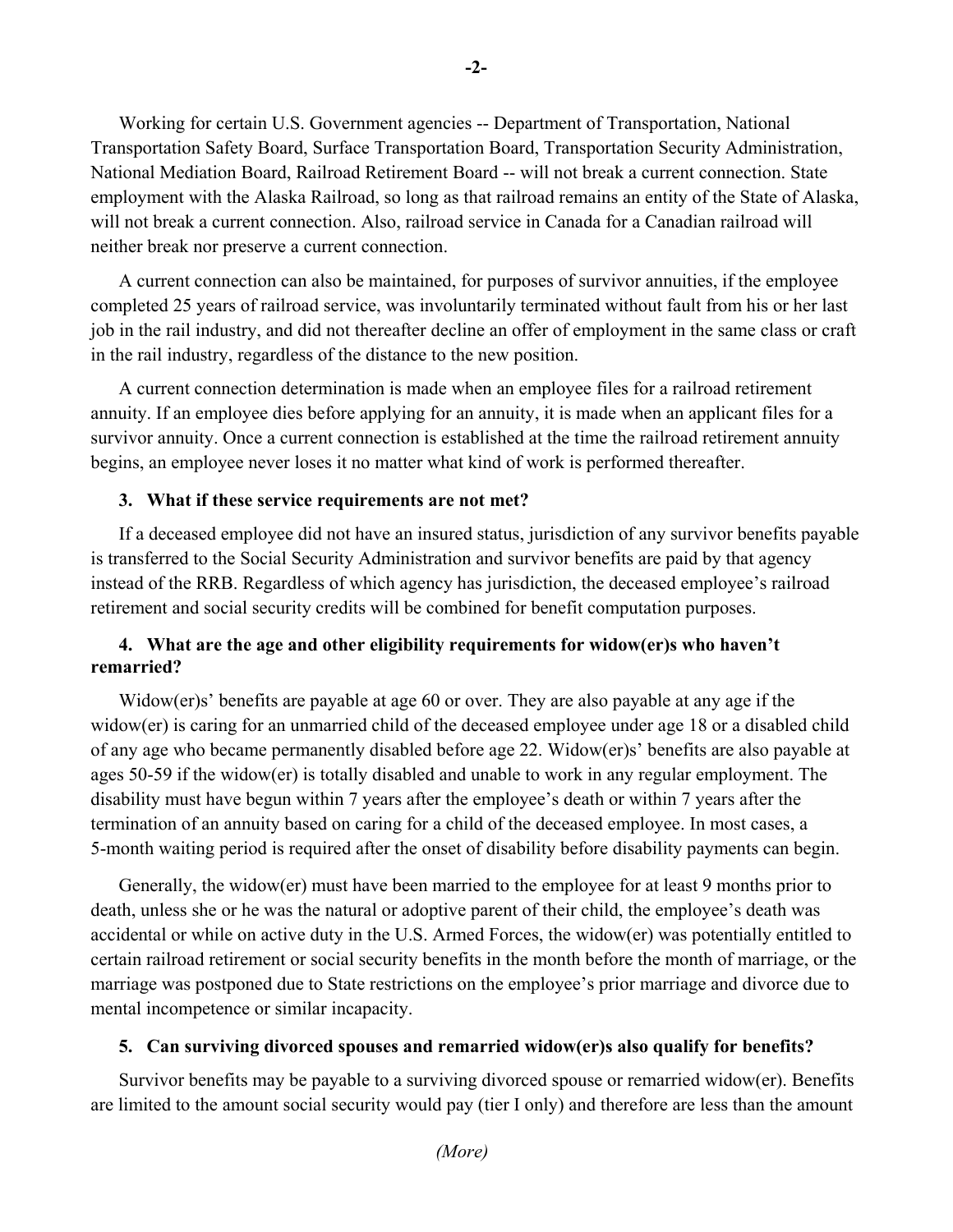of the survivor annuity otherwise payable (tier I and tier II) by the RRB. A tier II benefit is **not** provided for a surviving divorced spouse or a remarried widow(er).

A surviving divorced spouse may qualify if she or he was married to the employee for at least 10 years immediately before the date the divorce became final, and is age 60 or older (age 50 or older if disabled). A surviving divorced spouse who is unmarried can qualify at any age if caring for the employee's child and the child is under age 16 or disabled, in which case the 10-year marriage requirement does not apply.

A widow(er) or surviving divorced spouse who remarries after age 60, or a disabled widow(er) or disabled surviving divorced spouse who remarries after age 50 may also receive the portion of a survivor annuity equivalent to a social security benefit (tier I); however, remarriage prior to age 60 (or age 50 if disabled) would not prevent eligibility if that remarriage ended. Such social security level benefits may also be paid to a younger widow(er) or surviving divorced spouse caring for the employee's child who is under age 16 or disabled, if the remarriage is to a person entitled to railroad retirement or social security benefits, or the remarriage ends.

#### **6. When are survivor benefits payable to children and other dependents?**

Monthly survivor benefits are payable to an unmarried child under age 18, and to an unmarried child age 18 in full-time attendance at an elementary or secondary school, or in approved homeschooling, until the student attains age 19 or the end of the school term in progress when the student attains age 19. In most cases where a student attains age 19 during the school term, benefits are limited to the two months following the month age 19 is attained. These benefits will be terminated earlier if the student marries, graduates or ceases full-time attendance. An unmarried disabled child over age 18 may qualify if the child became totally disabled before age 22. An unmarried dependent grandchild meeting any of the requirements described above for a child may also qualify if both the grandchild's parents are deceased or found disabled by the Social Security Administration.

Monthly survivor benefits are also payable to a parent at age 60 who was dependent on the employee for at least half of the parent's support. If the employee was also survived by a widow(er), surviving divorced spouse or child who could ever qualify for an annuity, the parent's annuity is limited to the amount that social security would pay (tier I).

#### **7. How are railroad retirement widow(er)s' benefits computed?**

The tier I amount of a two-tier survivor benefit is based on the deceased employee's combined railroad retirement and social security earnings credits, and is computed using social security formulas. In general, the survivor tier I amount is equal to the amount of survivor benefits that would have been payable under social security.

December 2001 legislation established an "initial minimum amount" which yields, in effect, a widow(er)'s tier II benefit equal to the tier II benefit the employee would have received at the time of the award of the widow(er)'s annuity, minus any applicable age reduction.

However, such a tier II benefit will not receive annual cost-of-living increases until such time as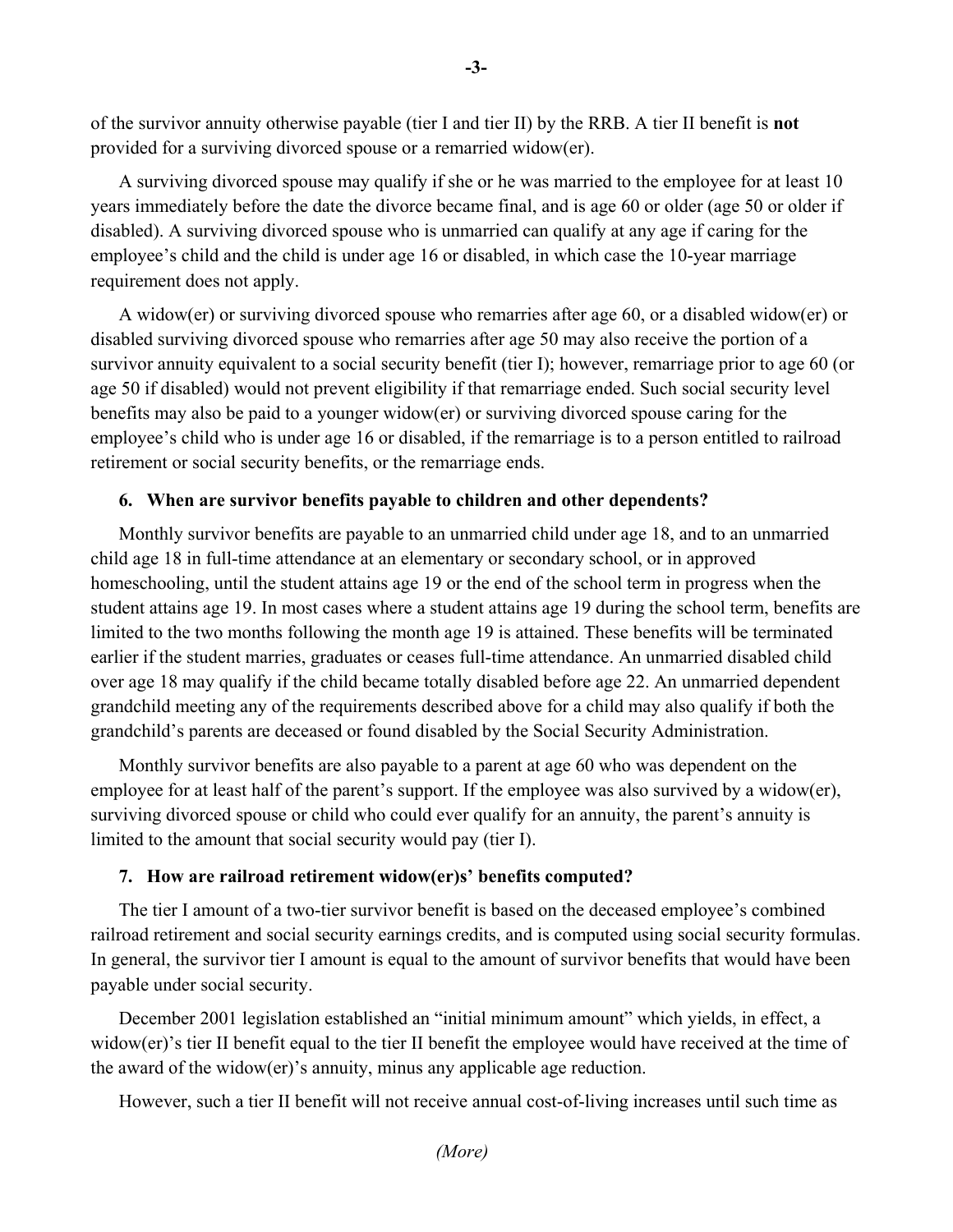the widow(er)'s annuity, as computed under prior law with all interim cost-of-living increases otherwise payable, exceeds the widow(er)'s annuity as computed under the initial minimum amount formula.

A widow(er) who received a spouse annuity from the RRB is guaranteed that the amount of any widow(er)'s benefit payable will never be less than the annuity she or he was receiving as a spouse in the month before the employee died.

The average annuity awarded to widow(er)s in fiscal year 2020, excluding remarried widow(er)s and surviving divorced spouses, was \$2,333 a month. Children received \$1,549 a month, on the average. Total family benefits for widow(er)s with children averaged \$4,395 a month. The average annuity awarded to remarried widow(er)s or surviving divorced spouses in fiscal year 2020 was \$1,301 a month.

# **8. Are survivor benefits subject to any reduction for early retirement or disability retirement?**

A widow(er), surviving divorced spouse or remarried widow(er) whose annuity begins at full retirement age or later receives the full tier I amount unless the deceased employee received an annuity that was reduced for early retirement. The eligibility age for a full widow(er)'s annuity is gradually rising to age 67 for those born in 1962 or later, the same as under social security. The maximum age reduction is also rising to 20.36 percent, depending on the widow(er)'s date of birth. For a surviving divorced spouse or remarried widow(er), the maximum age reduction is 28.5 percent. For a disabled widow(er), disabled surviving divorced spouse or disabled remarried widow(er), the maximum reduction is also 28.5 percent, even if the annuity begins at age 50.

## **9. Are these benefits subject to offset for the receipt of other benefits?**

Under the Railroad Retirement Act, the tier I portion of a survivor annuity is subject to reduction if any social security benefits are also payable, even if the social security benefit is based on the survivor's own earnings. This reduction follows the principles of social security law which, in effect, limit payment to the highest of any two or more benefits payable to an individual at one time.

The tier I portion of a widow(er)'s annuity may also be reduced for the receipt of certain Federal, State or local government pension based on the widow(er)'s own earnings. The reduction generally does not apply if the employment on which the public pension is based was covered under the Social Security Act throughout the last 60 months of public employment. However, most military service pensions and payments from the Department of Veterans Affairs will not cause a reduction. Pensions paid by a foreign government or interstate instrumentality will also not cause a reduction.

For those subject to the public pension reduction, the tier I reduction is equal to 2/3 of the amount of the public pension.

A survivor annuitant should notify the RRB promptly if she or he becomes entitled to any such benefits.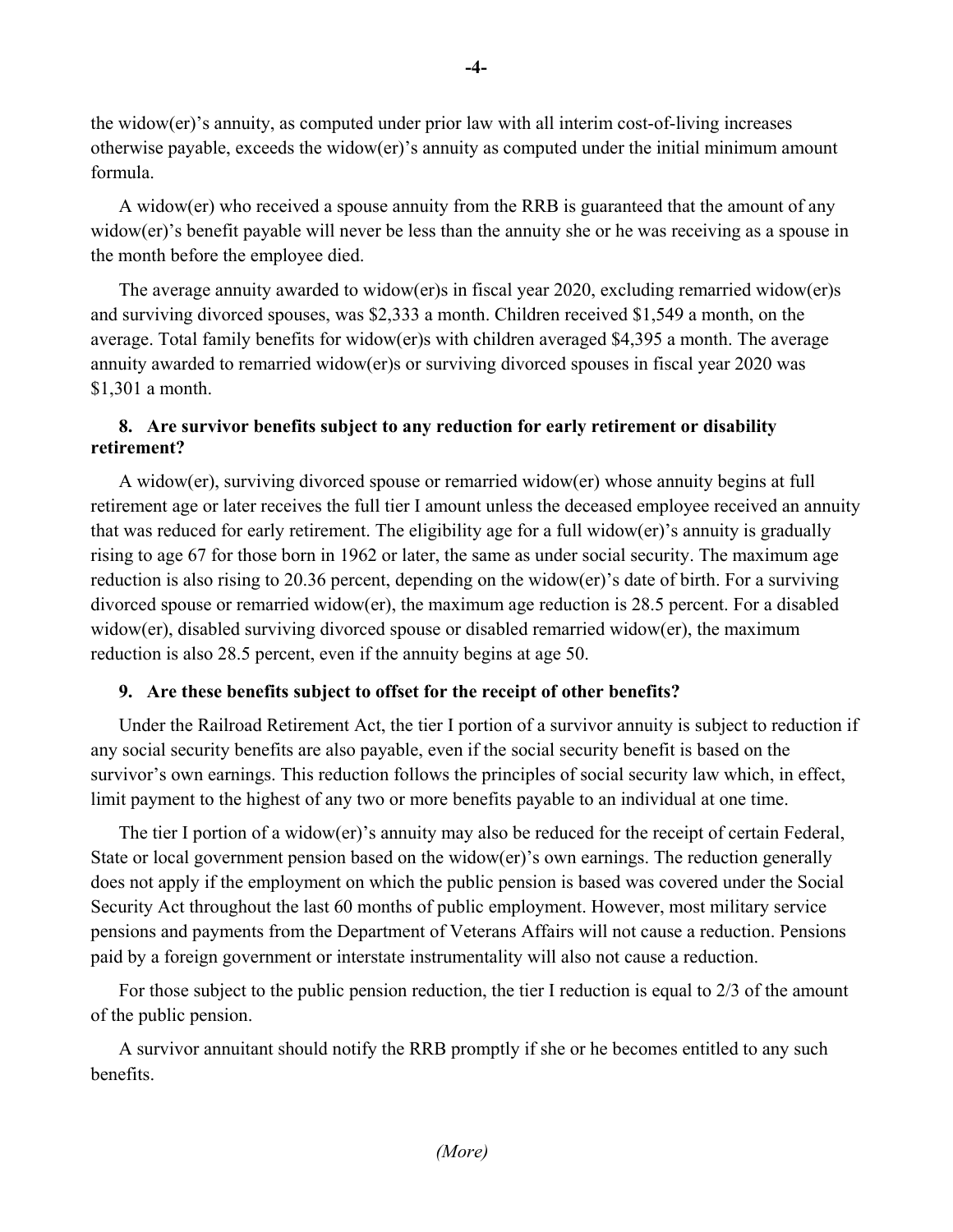## **10. What if a widow(er) was also a railroad employee and is eligible for a railroad retirement employee annuity as well as monthly survivor benefits?**

If the widow(er) is entitled to a railroad retirement employee annuity and neither the widow(er) nor the deceased employee had any railroad service before 1975, the survivor annuity (tier I and tier II) payable to the widow(er) is reduced by the total amount of the widow(er)'s own employee annuity.

If a widow or dependent widower is also a railroad employee annuitant, and either the widow(er) or the deceased employee had at least 120 months of railroad service before 1975, the tier I reduction may, under certain circumstances, be partially restored in the survivor tier II amount.

If either the deceased employee or the widow(er) had some railroad service before 1975 but less than 120 months of service, the widow(er)'s own employee annuity and the tier II portion of the survivor annuity would be payable to the widow(er). The tier I portion of the survivor annuity would be payable only to the extent that it exceeds the tier I portion of the widow(er)'s own employee annuity.

### **11. What types of lump-sum death benefits are payable under the Railroad Retirement Act?**

A lump-sum death benefit is payable to certain survivors of an employee with 10 or more years of railroad service, or less than 10 years if at least 5 years were after 1995, and a current connection with the railroad industry if there is no survivor immediately eligible for a monthly annuity upon the employee's death.

If the employee did not have 10 years of service before 1975, the lump sum is limited to \$255 and is payable only to the widow(er) living in the same household as the employee at the time of the employee's death.

If the employee had less than 10 years of service but had 5 years after 1995, he or she must have met social security's insured status requirements for the lump sum to be payable.

If the employee had 10 years of service before 1975, the lump sum is payable to the living-with widow(er). If there is no such widow(er), the lump sum may be paid to the funeral home or the payer of the funeral expenses. These lump sums averaged \$1,030 in fiscal year 2020.

If a widow(er) is eligible for monthly benefits at the time of the employee's death, but the widow(er) had excess earnings deductions which prevented annuity payments or for any other reason did not receive monthly benefits in the 12-month period beginning with the month of the employee's death totaling at least as much as the lump sum, the difference between the lump-sum benefit and monthly benefits actually paid, if any, is payable in the form of a deferred lump-sum benefit.

The average for all types of lump sums was \$933 in fiscal year 2020.

The railroad retirement system also provides, under certain conditions, a residual lump-sum death benefit which ensures that a railroad family receives at least as much in benefits as the employee paid in railroad retirement taxes before 1975. This benefit is, in effect, a refund of an employee's pre-1975 railroad retirement taxes, after subtraction of any benefits previously paid on the basis of the employee's service. This benefit is seldom payable.